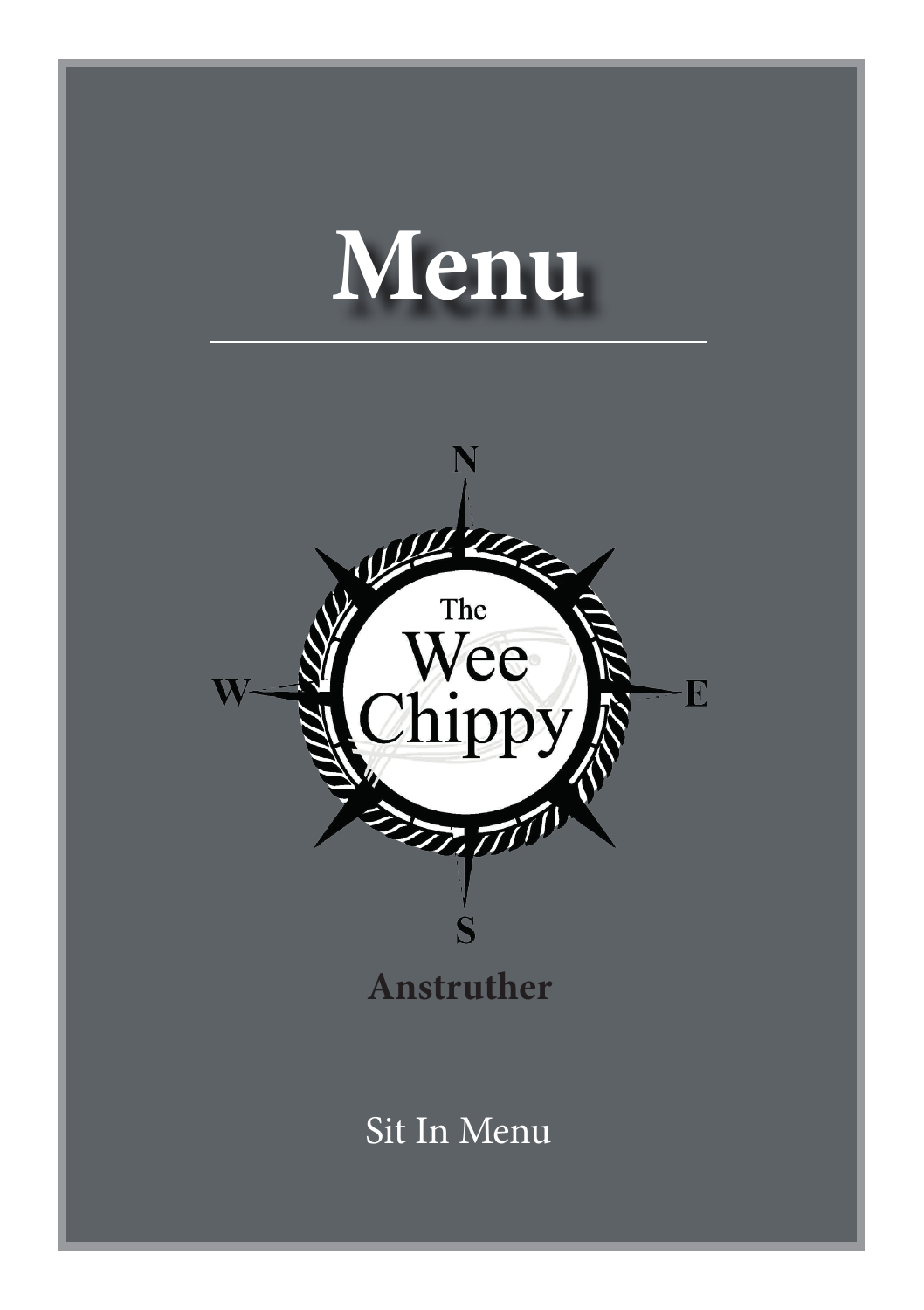

# The Wee Chippy



### **"Gluten Free"**

#### **served with chips, beans or mushy peas, gluten free bread with one hot drink**

Although we cook in separate fryers, use gluten and dairy free batter, we cannot guarantee no cross contamination due to particles in the air.

| Fish & Chips                     | £13.40 |
|----------------------------------|--------|
| Scampi                           | £13.25 |
| <b>Battered Sausage</b>          | £10.60 |
| 1/2 Chicken                      | £12.60 |
| Pale Smoked Fish                 | £13.40 |
| <b>Smoked Sausage</b>            | £10.00 |
| Chicken Curry<br>(Rice or Chips) | £11.25 |
| <b>Battered Prawns</b>           | £13.25 |
| <b>Fresh Onion Rings</b>         | £3.25  |

## **Sides**

| <b>Regular Chips</b>     | £3.00                                 |
|--------------------------|---------------------------------------|
| Large Chips              | £4.25                                 |
| Curry Chips              | £4.00                                 |
| Chips & Cheese           | £4.00                                 |
| <b>Fresh Onion Rings</b> | £3.25                                 |
| Coleslaw                 | £2.00                                 |
| <b>Mushy Peas</b>        | £1.95                                 |
| <b>Baked Beans</b>       | £1.95                                 |
| Curry Sauce              | $\overline{\text{\textsterling}1.75}$ |
| <b>Buttered Roll</b>     | £1.25                                 |
| Mozzarella Sticks        | £3.25                                 |
| Extra Bread              | £1.25                                 |
| Pickled Egg              | $\overline{75p}$                      |
| Pickled Onion            | 65p                                   |

#### **CHECK OUT OUR DAILY SPECIALS**

# **Kids**

#### **A kids meal with chips, beans or mushy peas and a choice of capri sun**

| Kids Fish    | £6.25      | Kids Sausage  | £5.25 |
|--------------|------------|---------------|-------|
| Kids Burger  | $\pm 5.25$ | Kids Macaroni | £5.25 |
| Kids Nuggets | £5.25      | Kids Scampi   | £5.25 |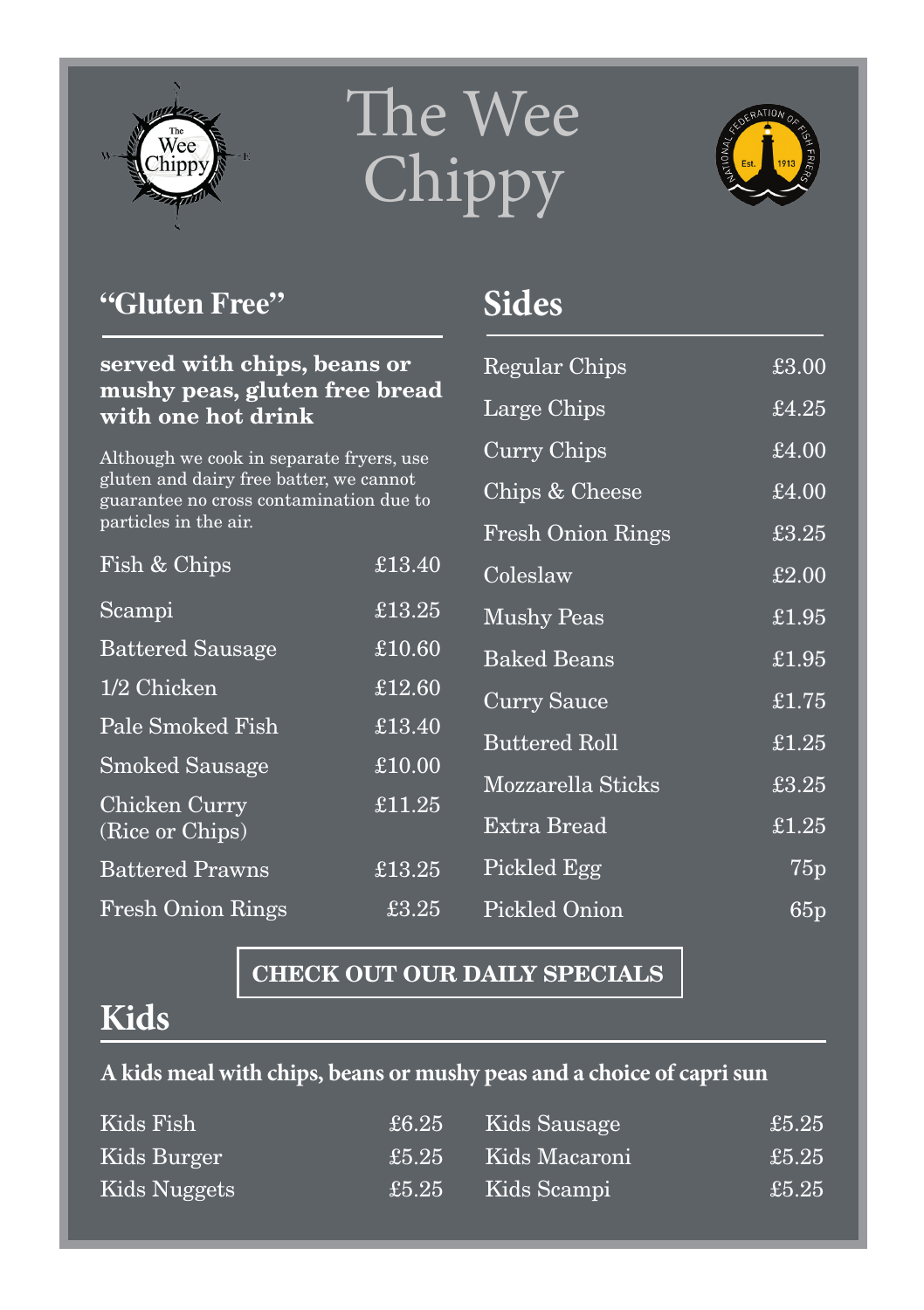





# **Wee Chippy Specials**

**served with chips, beans or mushy peas and bread with one hot drink**

| Fish & Chips                    | £12.90                          | King Rib                                               | £9.80  |
|---------------------------------|---------------------------------|--------------------------------------------------------|--------|
| Breaded Fish & Chips            | £12.90                          | Battered Smoked Sausage £10.00                         |        |
| <b>Battered Smoked Fish</b>     | £12.90                          | <b>Pudding Supper</b><br>(Red, Black, White or Haggis) | £10.15 |
| <b>Battered Prawns</b>          | £12.75                          |                                                        |        |
| <b>Amity Breaded Scampi</b>     | £12.75                          | Battered Sausage                                       | £10.00 |
|                                 |                                 | Battered Chicken Burger                                | £10.00 |
| 1/2 Chicken                     | £12.10                          | <b>Steak Pie</b>                                       | £9.95  |
| Chicken Nuggets                 | £9.45                           |                                                        |        |
| Fishcakes (2)                   | £10.80                          | Chip Steak                                             | £9.50  |
|                                 |                                 | Three Cheese Macaroni                                  | £10.75 |
| Vegetable Spring Roll           | £9.75                           | Chicken Wrap                                           | £9.75  |
| <b>Battered Beef Burger</b>     | £8.25                           |                                                        |        |
| Battered Cheese in Burger £7.65 |                                 | Chicken Goujons                                        | £10.45 |
|                                 |                                 | Chicken Curry                                          | £12.00 |
| <b>Battered Pizza</b>           | $\overline{\text{\pounds}9.95}$ | (Rice or Chips)                                        |        |

# **turn over for Desserts....**